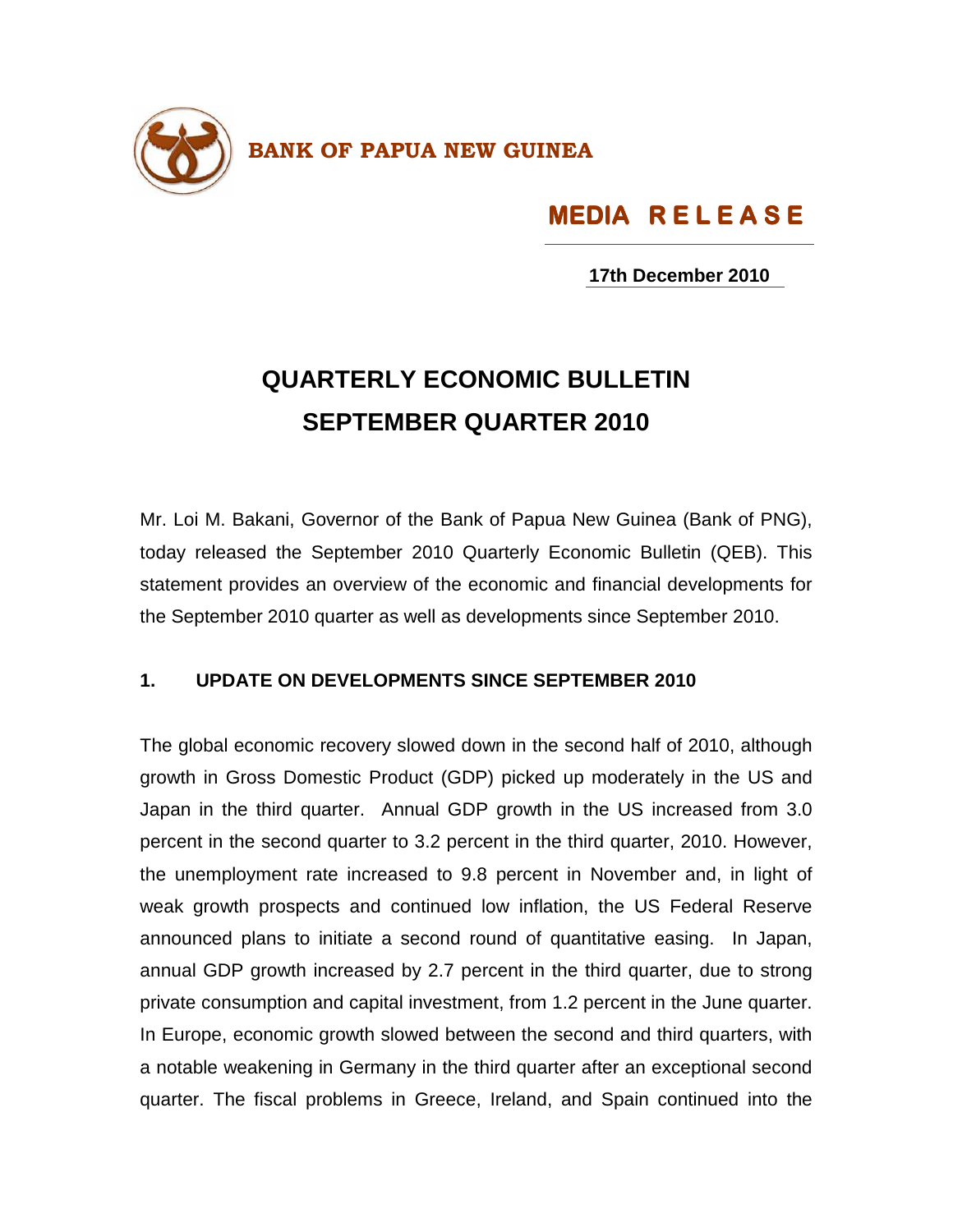third quarter, with budgets cuts because of sovereign debt concerns. In November, Ireland held negotiations with the EU and IMF to create a bailout package of 85 billion euros to strengthen its public finances and recapitalize the banking system. The Irish bailout did not allay market concerns about Spanish and Portuguese debt, which were reflected in high bond yields. Data out of emerging market economies suggest that growth slowed markedly in the third quarter after an unsustainably high rate of real GDP growth in the second quarter. Real GDP growth in China slowed from 10.3 percent over the year to the second quarter to 9.6 percent in the third quarter. Headline inflation generally increased globally due to higher food and energy prices.

Mr. Bakani explained that continued high demand from China, the weaker US dollar, search by investors for hard investment assets in the face of low interest rates, and quantitative easing by central banks have underpinned higher commodity prices in recent months. The US dollar prices for all of Papua New Guinea's major exports, including gold, copper, oil, coffee, palm oil, and cocoa, have increased in recent months. Although the stronger Kina against the US dollar will partially offset the gain from the higher US dollar prices, export receipts will increase this year.

A higher than budgeted revenue from increased tax revenue, as a result of high export commodity prices, led the Government to pass a Supplementary Budget for 2010 in November for an additional appropriation of K653.3 million. This is expected to result in a balance budget for 2010. The Central Bank is concerned that if this leads to increased spending in the last two months of the year, it will add to the already high liquidity level in the banking system, which would exert upward pressure on domestic prices of goods and services (inflation). If these additional funds are deposited in trust accounts with commercial banks, they will have the same effect of increase in the level of liquidity. On the other hand, if they are deposited in trust accounts at the Central bank, as directed by the Treasury and Finance Minister, their effects on liquidity levels can be better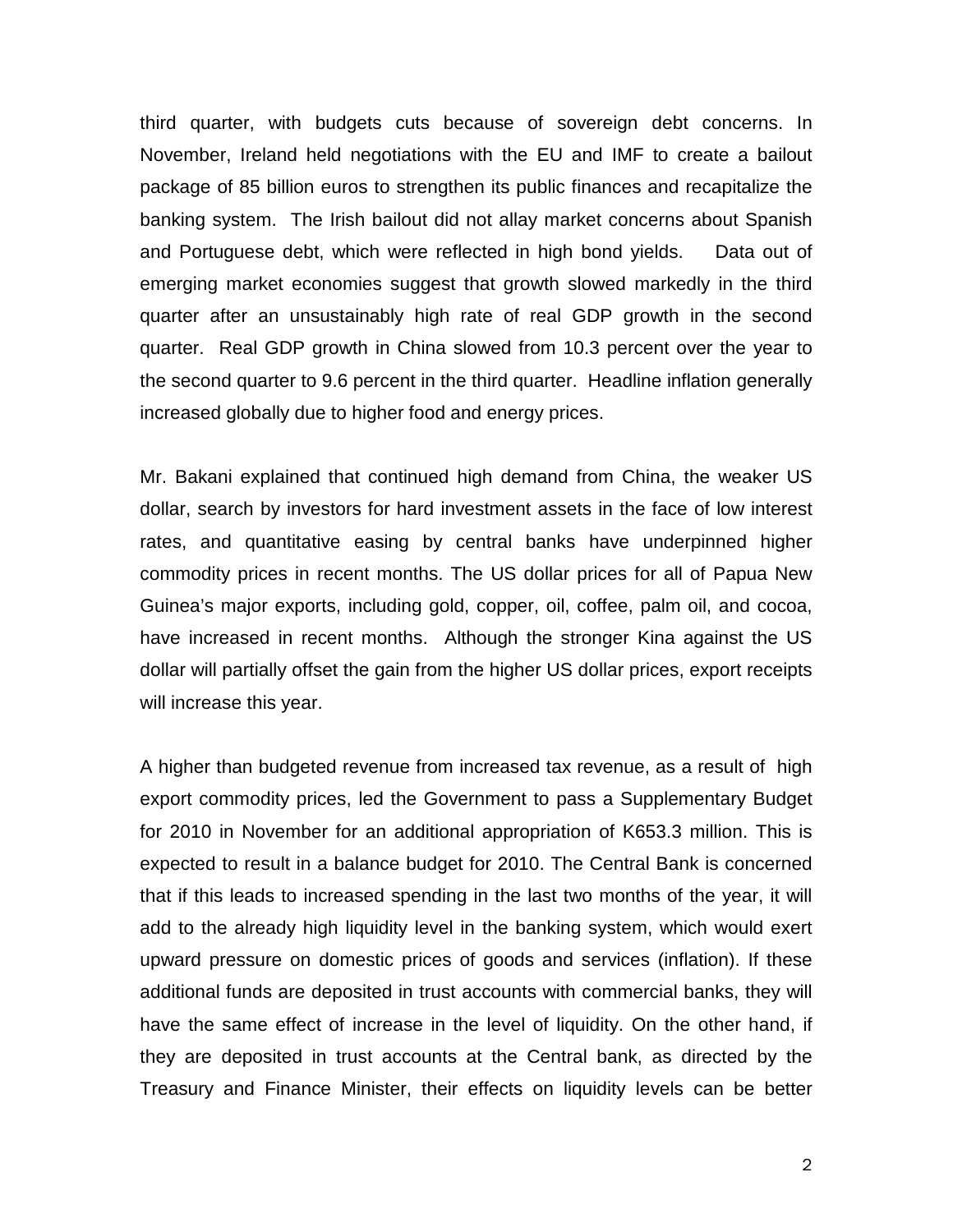managed. It is therefore crucial that the Treasury and Finance Departments adhere to the directive from the Treasurer for all trust accounts to be established at the Central Bank.

The 2011 National Budget, passed by the Parliament in November 2011, has both total revenue and expenditure at K9,328.1 million, implying a balanced budget for the year. There are a few positive measures outlined in the budget. These include: a provision for payment by the Government of its liability with the Superannuation Fund for civil servants; the establishment of a Sovereign Wealth Fund that will have three components- Stabilization Fund, Future Savings Fund, and Infrastructure Fund; the establishment of trust accounts with the Central Bank; and the continuation of the Medium Term Debt Strategy (MTDS). The establishment of a Sovereign Wealth Fund is crucial for a disciplined management of the expected revenue windfall from the LNG project and other mineral projects and for macroeconomic stability. The continuation of the MTDS is important for prudent management of debt to achieve a sustainable level of total debt (both domestic and foreign) in the long run.

On the down side, a big increase in expenditure will add to the already high liquidity level in the banking system and exert more upward pressure on inflation. A closer working relationship between the Treasury Department and the Bank of PNG in the coordination and implementation of fiscal and monetary policies is therefore absolutely necessary for macroeconomic stability.

With the LNG project and the associated increase in demands on domestic resources, some sectors such as the construction and transportation are stretched to near-full capacity. Thus, the Government has to be selective and prioritize new construction and maintenance projects, and concentrate its efforts on maintaining and improving the current infrastructure that have deteriorated to an unusable state in some areas.

3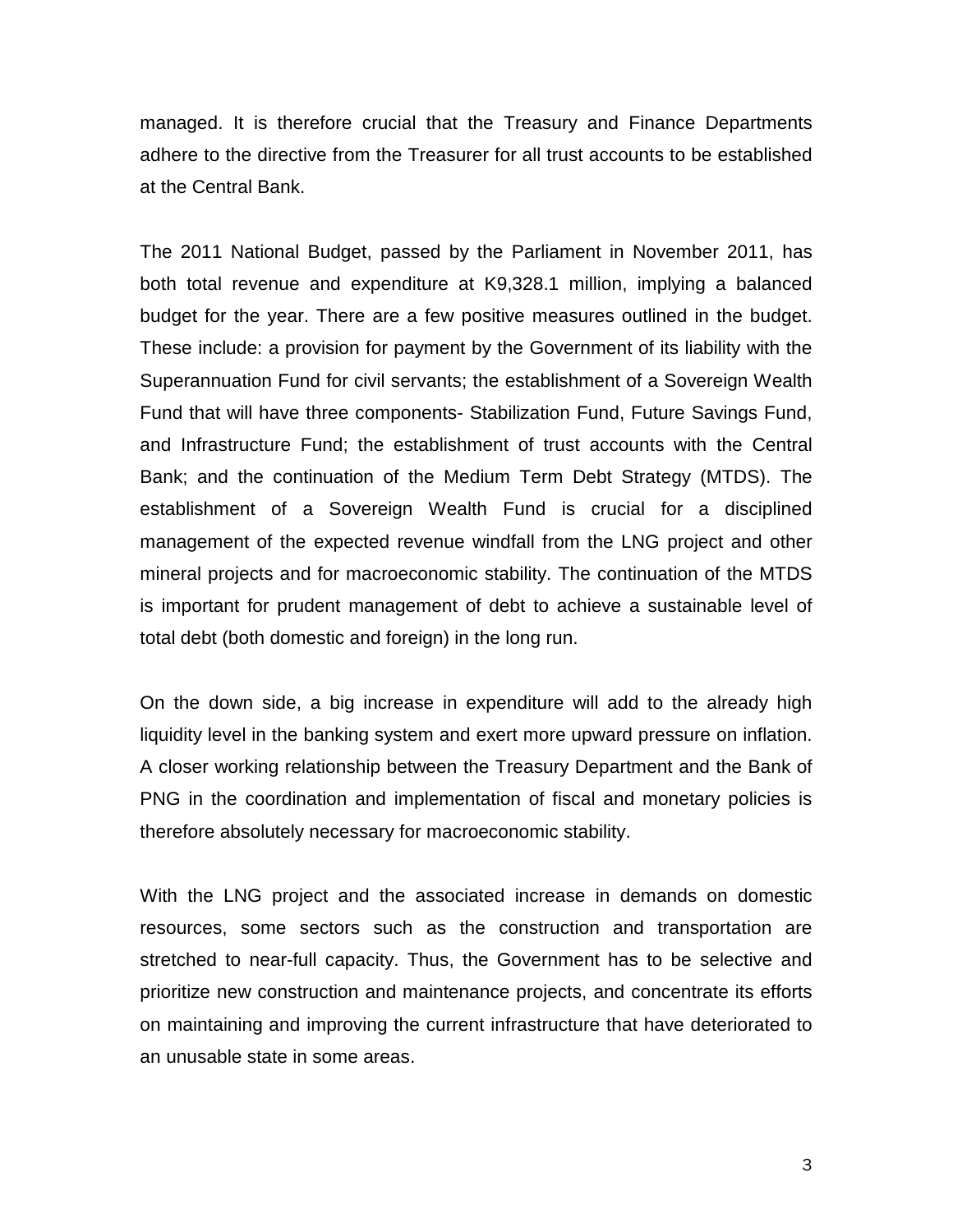In the foreign exchange market, the US dollar continued to depreciate against major currencies in the September quarter and beyond. This largely reflected the US dollar weakness due to the slow recovery and prospects for further quantitative easing. Since September, the US dollar has continued to depreciate, although it has regained some strength over the past month due to debt concerns in Europe. Since September, the kina has appreciated against the US dollar, reaching a high of 38.15 cents on  $24<sup>th</sup>$  October, and settling at 37.90 cents on 13<sup>th</sup> December. The kina has been depreciating against the Australian dollar since early September, and has decreased from 38.79 cents at the end of September to 38.46 cents as at  $13<sup>th</sup>$  December. In November, for the first time since the floating of the Kina, one Kina bought less Australian dollar than the US dollar when the Australian dollar reached just over a US dollar.

Inflation has slowed slightly as shown by the September quarter outcome of the Consumer Price Index (CPI). Consistent with the Bank's Monetary Policy Statement (MPS) released in September 2010, the Bank continues to take a cautious approach in its monthly monetary policy decisions by maintaining the Kina Facility Rate (KFR) at 7.0 percent through the twelve months of 2010. In October, the Bank increased the Cash Reserve Ratio from 3.0 percent to 4.0 percent to offset increased liquidity. This had an immediate effect on interest rates for the Central Bank Bills (CBBs) and deposits, which increased but were still below the KFR and inflation rates. Due to the continued high level of Government spending and foreign exchange inflows, the liquidity level remained high, prompting the Central Bank to increase its issuance of CBB in October and November 2010.

The level of gross foreign exchange reserves increased from US\$2,912 (K7,683) million at the end of September 2010 to US\$3047.0 (K7,924.7) million as at  $16<sup>th</sup>$ December 2010.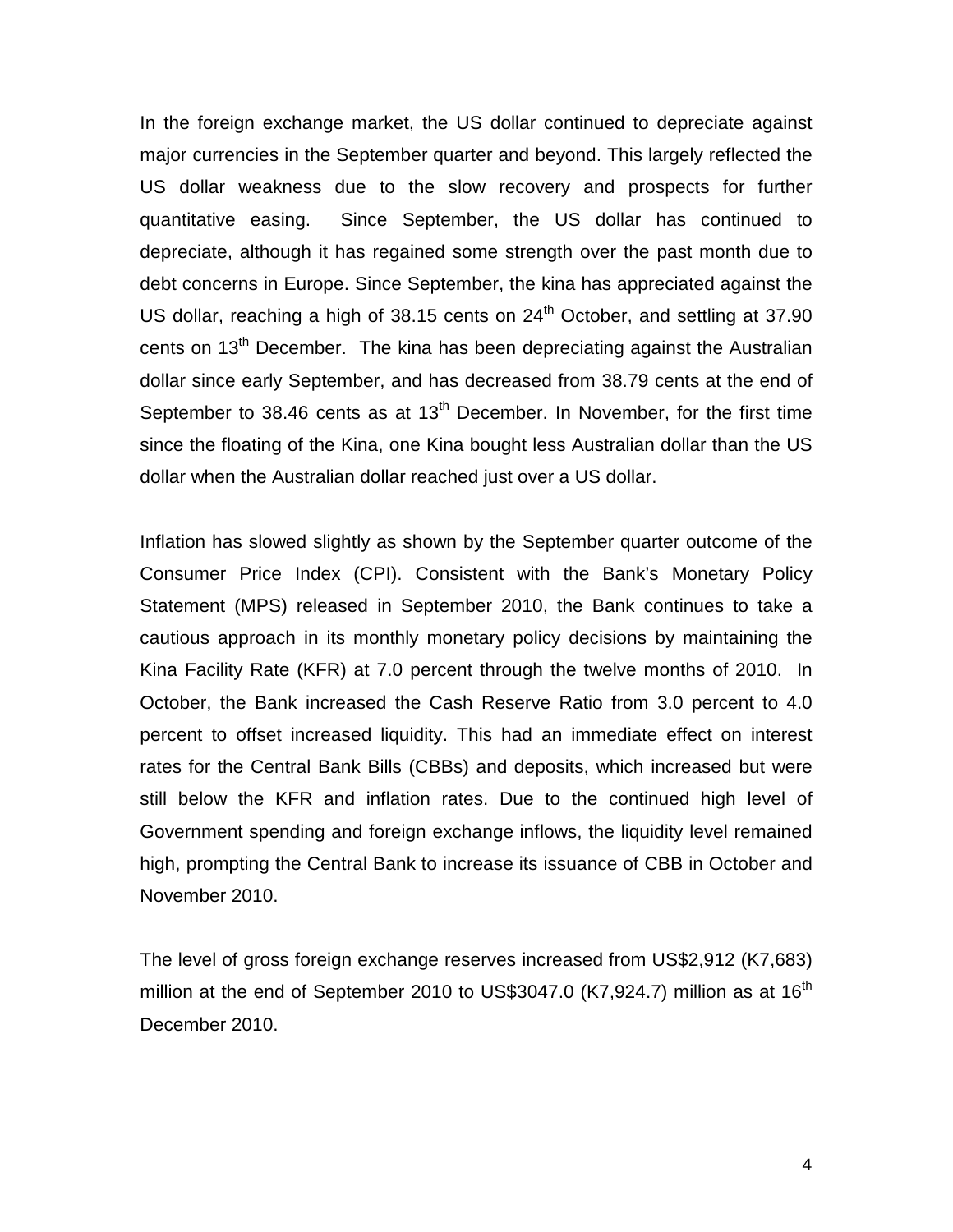## **2. OVERVIEW OF THE DEVELOPMENTS IN THE SEPTEMBER QUARTER OF 2010**

Economic indicators available to the Bank of Papua New Guinea show that the economy continues to grow but at a slower pace in the September quarter of 2010. While the value of most export commodities increased as a result of high international prices, there was a decline in the volume of many of the mineral and agriculture/forestry/fisheries exports. Government spending and credit extended to the private sector continued to grow, with the latter at a slow pace. Employment level in the private sector declined in the quarter but increased on a yearly basis. The rate of inflation eased in the September quarter compared to the previous quarter but underlying inflationary pressure still persist and is associated with increased domestic activity and demand emanating from the construction phase of the PNG LNG project. The Bank of Papua New Guinea therefore continued to take a cautious approach in its monetary policy by maintaining the policy signaling rate, the monthly Kina facility rate (KFR) at 7.0 percent throughout the September quarter of 2010.

Data from the Bank's Business Liaison Survey (BLS) show that the total nominal value of sales in the private sector increased by 2.3 percent in the June quarter of 2010, following a decrease of 2.0 percent in the March quarter. Excluding the mineral sector, sales picked up significantly by 16.1 percent in the June quarter, after dropping by 1.2 percent in the previous quarter. By sector, there were increases in all sectors, except the agriculture/forestry/fisheries and mineral sectors. By region, sales picked up in National Capital District (NCD), Momase, Highlands, Islands and Morobe regions, while the Southern region recorded a decline. Over the twelve months to June 2010, total sales increased by 15.3 percent.

The Bank's Employment Index shows that the level of employment in the formal private sector decreased by 0.4 percent in the September quarter of 2010,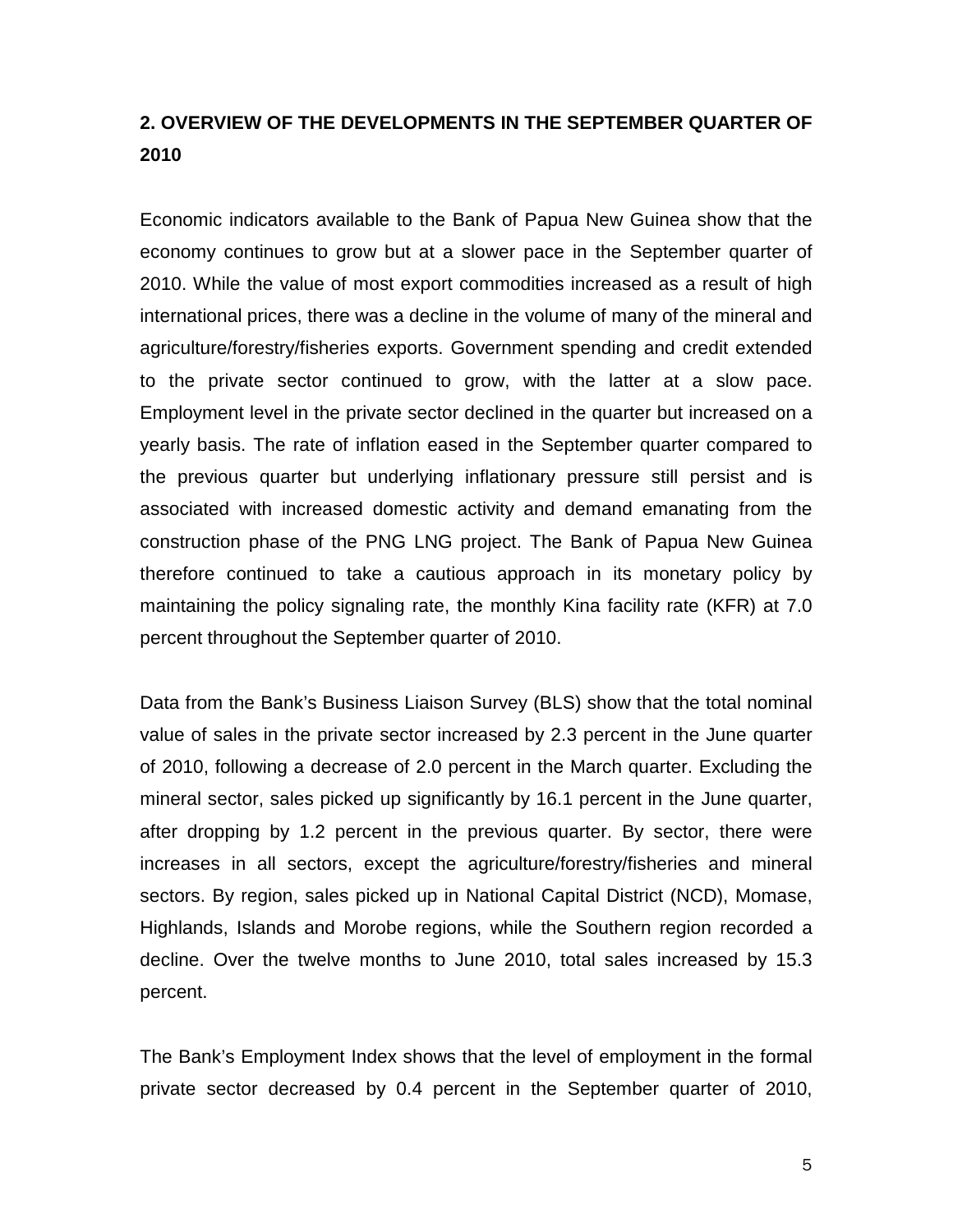following an increase of 1.3 percent in the previous quarter. Excluding the mineral sector, the level of employment declined by 0.8 percent in the September quarter of 2010, after increasing by 1.2 percent in the previous quarter. By sector, employment dropped in the agriculture/forestry/ fisheries, transportation and, building and construction sectors, while the mineral, manufacturing, wholesale, retail and financial/business and other services sectors recorded increases. While it is visible that there are increased activities and employment in the transportation, and building and construction sectors, some of these changes are not captured in the Bank's employment survey as some of the companies undertaking these work are new and not covered under the survey. By region, employment fell in all regions, except the NCD and Morobe. Over the year to September 2010, the total level of employment increased by 0.5 percent, while excluding the mineral sector, there was no change.

Quarterly headline inflation, as measured by the Consumer Price Index (CPI), was 1.3 percent in the September quarter of 2010, compared to 1.6 percent in the June quarter. There were increases in all the expenditure groups except the 'Rents, council charges, fuel and power'. Annual headline inflation was 5.6 percent in the quarter, down from 6.2 percent in the June quarter. The annual rate of inflation was driven by increases in all expenditure groups except the 'Household, equipments and operations' and 'Miscellaneous' expenditure groups. By region, all urban areas recorded price increases in the quarter and over the year to the September quarter of 2010 with Lae recording the highest quarterly increase while Rabaul recorded the lowest. Annual trimmed-mean inflation was 5.7 percent in the quarter, slightly less that 5.8 percent in the previous quarter, while annual exclusion-based inflation was 5.1 percent, compared to 4.8 percent in the June quarter.

Over the September quarter of 2010, the daily average kina exchange rate appreciated against the US dollar, Pound sterling and the euro while it depreciated against the Australian dollar and Japanese yen. It appreciated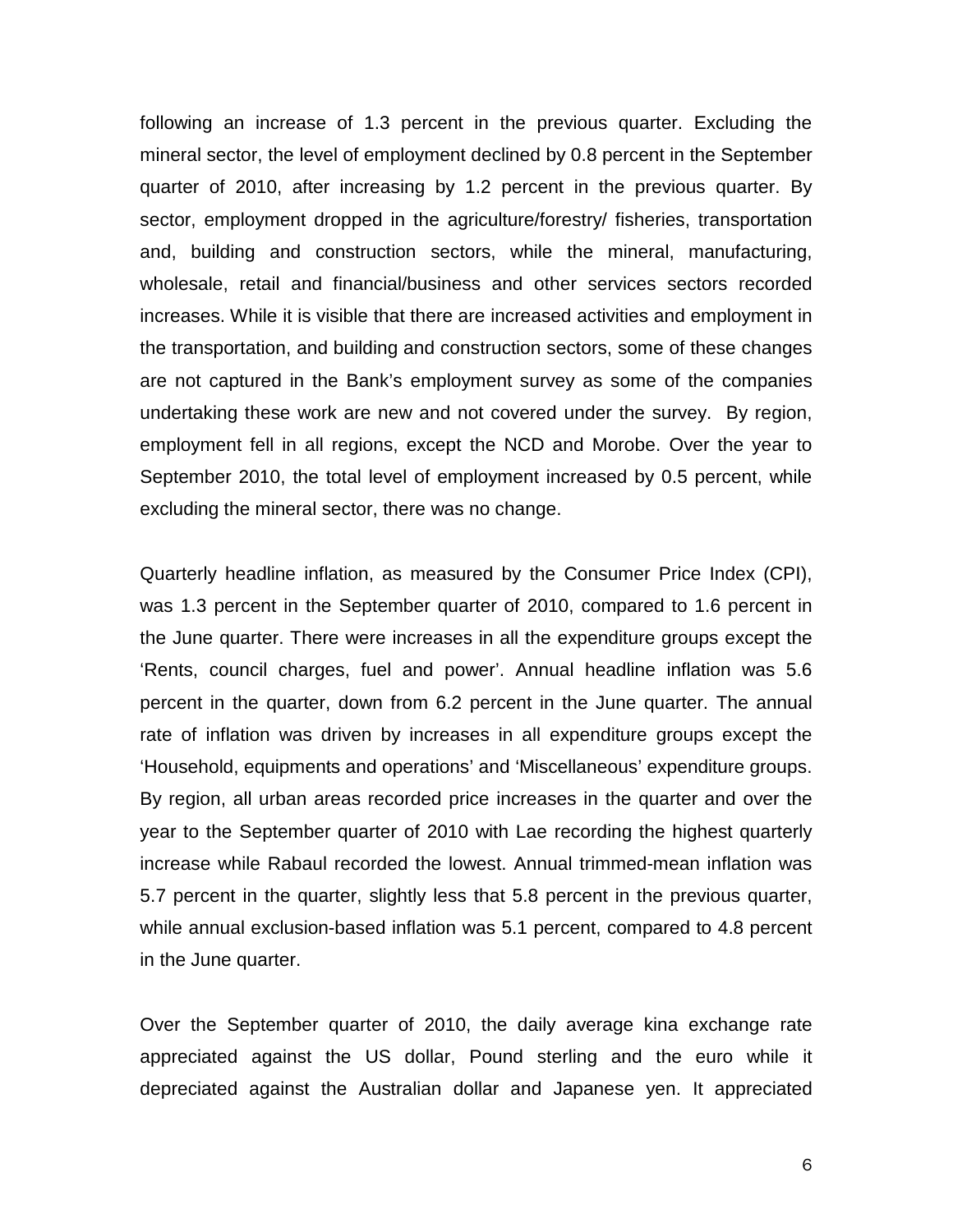against the US dollar by 1.9 percent to 0.3667, against the Pound sterling by 10.1 percent to 0.2656, and against the Euro by 0.7 percent to 0.2844, while it depreciated against the Australian dollar by 0.2 percent to 0.4071 and against the Japanese yen by 5.0 percent to 31.50. These movements resulted in the daily average Trade weighted Index (TWI) depreciating by 0.3 percent in the September quarter of 2010 to 31.8, down from 31.9 in the June quarter.

Higher international prices for all mineral and agricultural exports resulted in a 22.6 percent increase in the weighted average kina prices of exports in the September quarter of 2010, compared to the corresponding quarter of 2009. There was a 22.3 percent increase in the weighted average price of mineral exports, with higher kina prices of gold, copper and crude oil. The weighted average price of agricultural, logs and marine product exports increased by 24.0 percent and was accounted for by higher kina prices of all the agricultural commodities and logs.

There was an overall surplus of K583 million in the balance of payments for the nine months to September 2010, compared to a higher surplus of K1,338 million in the corresponding period of 2009. This outcome was due to net inflows in the capital and financial accounts, which more than offset the deficit in the current account.

The current account recorded a deficit of K427 million in the nine months to September 2010, compared to a deficit of K859 million in the corresponding period of 2009. The outcome was attributed to increase in net service payments, which more than offset trade surplus, transfer receipts and lower net income payments.

The capital and financial accounts recorded a net inflow of K1,007 million in the nine months to September 2010, compared to K2,183 million in the corresponding period of 2009.

7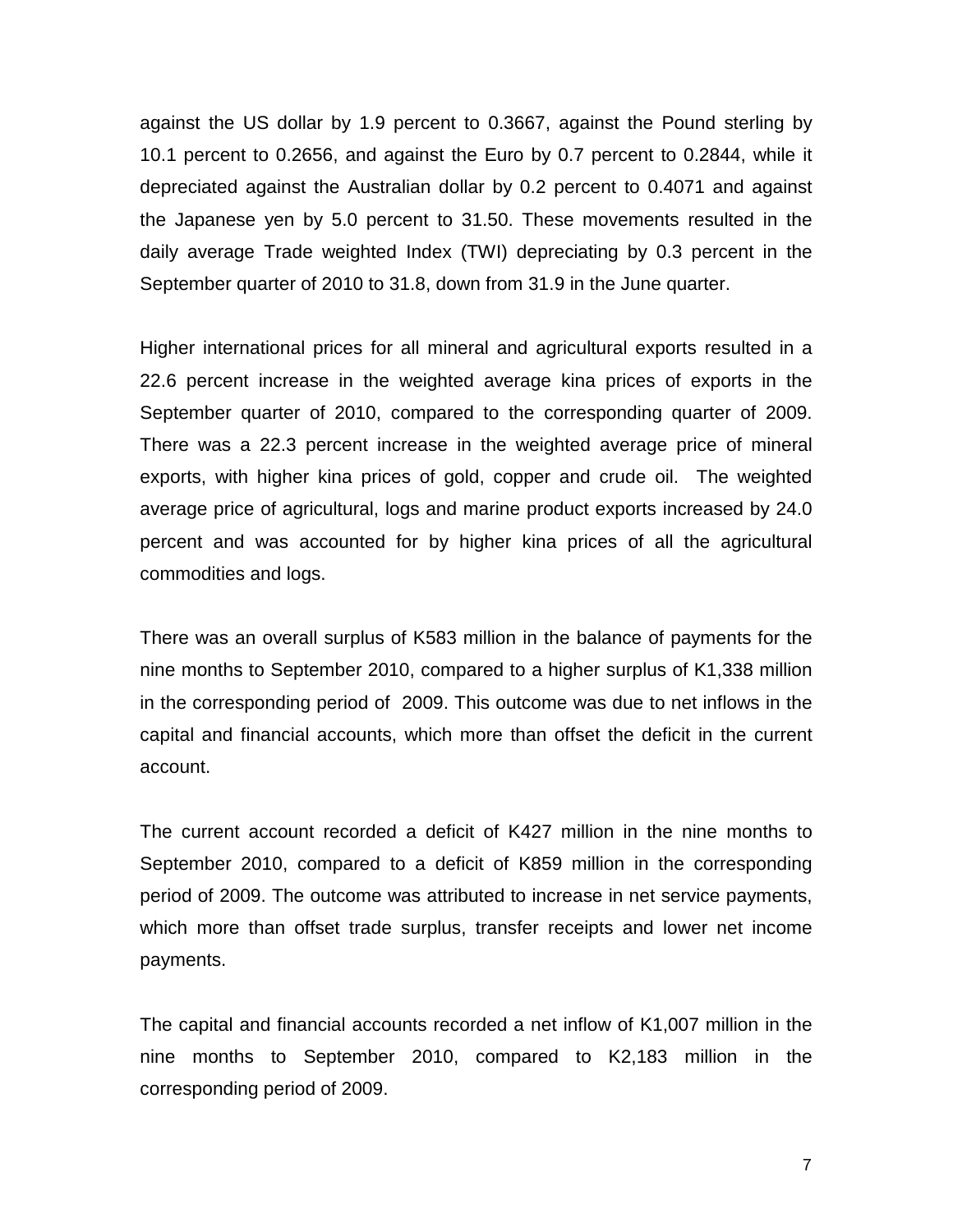The capital account recorded a net inflow of K83 million in the nine months to September 2010, compared to K58 million in the corresponding period of 2009. The increase reflected higher capital inflows by donor agencies for project financing.

The financial account recorded a net inflow of K924 million in the nine months to September 2010, compared to a net inflow of K2,125 million in the corresponding period of 2009. This outcome reflected net inflow from direct and other investments. The net inflow from direct investment reflected equity inflows from non-residents while the net inflow from other investments is associated with the draw downs in foreign currency account balances of mineral companies and commercial banks' net foreign assets. These more than offset net outflows from investments in short term money market and financial derivative instruments, and higher net loan repayments by the Government.

The level of gross foreign exchange reserves at the end of September 2010 was K7,628.9 (US\$2,802.9) million, sufficient for 10.5 months of total and 14.3 months of non-mineral import cover.

The Bank continued to utilise its Open Market Operation (OMO) instruments, mainly Central Bank Bills (CBB) in the conduct of monetary policy over the September quarter of 2010. In addition, Government Treasury bill and Inscribed stock auctions were conducted during the quarter. The commercial banks also utilised the interbank market to meet their liquidity needs, though with less frequency given the high level of liquidity. The Cash Reserve Requirement (CRR) and the Minimum Liquid Assets Ratio (MLAR) of commercial banks were maintained at 3.0 percent and 25.0 percent, respectively.

The average level of broad money supply (M3\*) increased by 0.6 percent in the September quarter of 2010, compared to a revised increase of 6.3 percent in the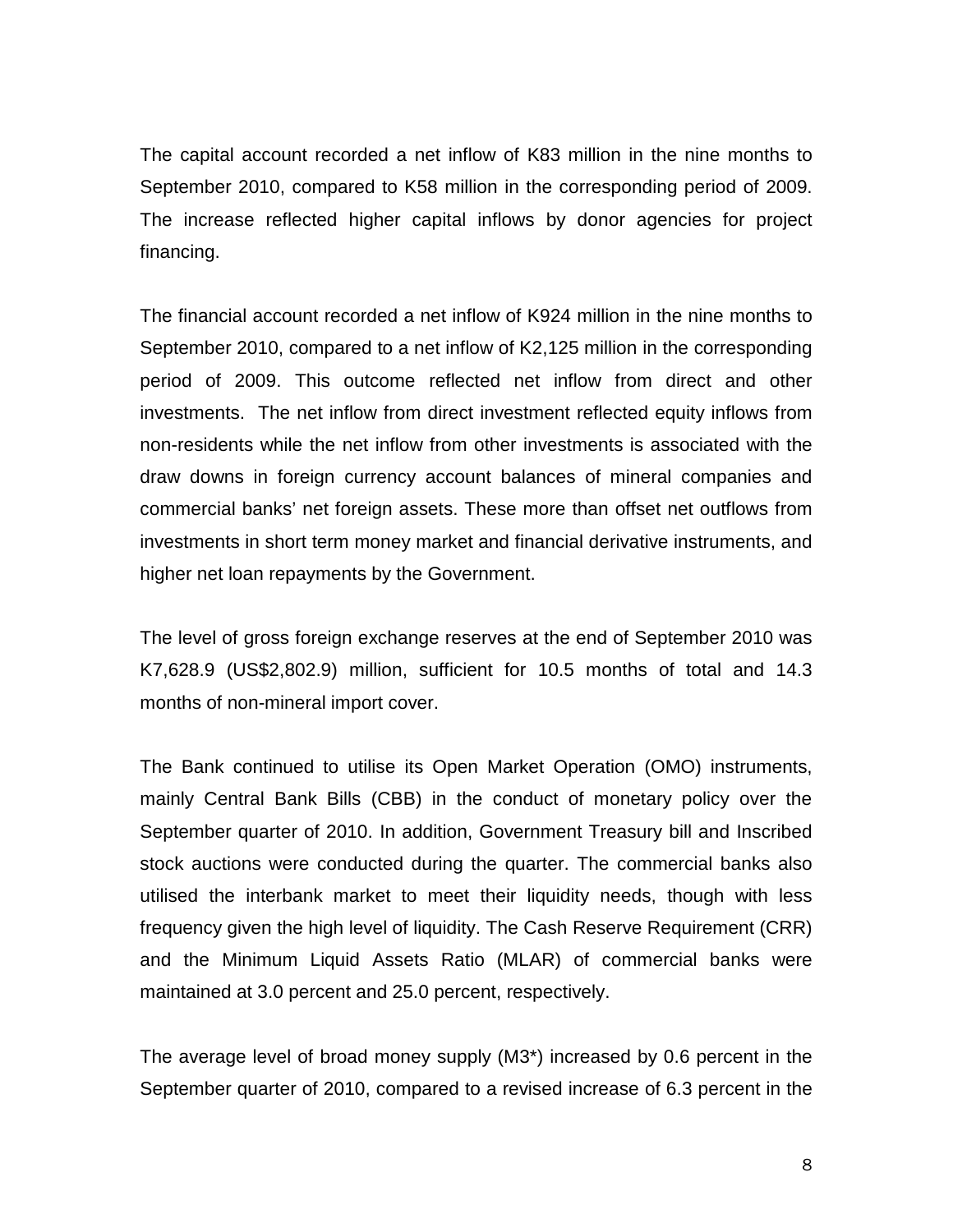June quarter. This outcome was mainly due to an increase of 3.8 percent in average net private sector credit and an increase of 1.2 percent in average net foreign assets of depository corporations. Average domestic claims outstanding, excluding advances to the Central Government increased by 3.5 percent in the September quarter of 2010, compared to a revised increase of 5.2 percent in the June quarter. The average level of monetary base (reserve money) declined by 0.9 percent in the September quarter of 2010, compared to a revised increase of 15.1 percent in the June quarter.

During the September quarter of 2010, total domestic credit extended by depository corporations to the private sector, public non-financial corporations, Provincial and Local Governments, and other financial corporations, increased by K145.2 million to K6,868.9 million, compared to a revised increase of K345.7 million in the June quarter of 2010. This was mainly due to an increase of K170.4 million to the private sector and K4.6 million to other financial corporations, which more than offset a decline of K27.8 million in loans extended to other non financial corporations.

Preliminary estimates of the fiscal operations of the National Government over the nine months to September 2010 show an overall surplus of K709.7 million, compared to a surplus of K531.6 million in the corresponding period of 2009. This represents 2.8 percent of nominal GDP.

Total revenue, including foreign grants, during the nine months to September 2010 was K5,063.8 million, 25.7 percent higher than the receipts collected in the corresponding period of 2009. This represents 67.6 percent of the budgeted revenue. The increase in revenue mainly reflected higher tax revenue and foreign grants, which more than offset lower non-tax receipts. Total expenditure during the nine months to September 2010 was K4,354.1 million, 24.5 percent higher than in the corresponding period of 2009 and represents 58.1 percent of